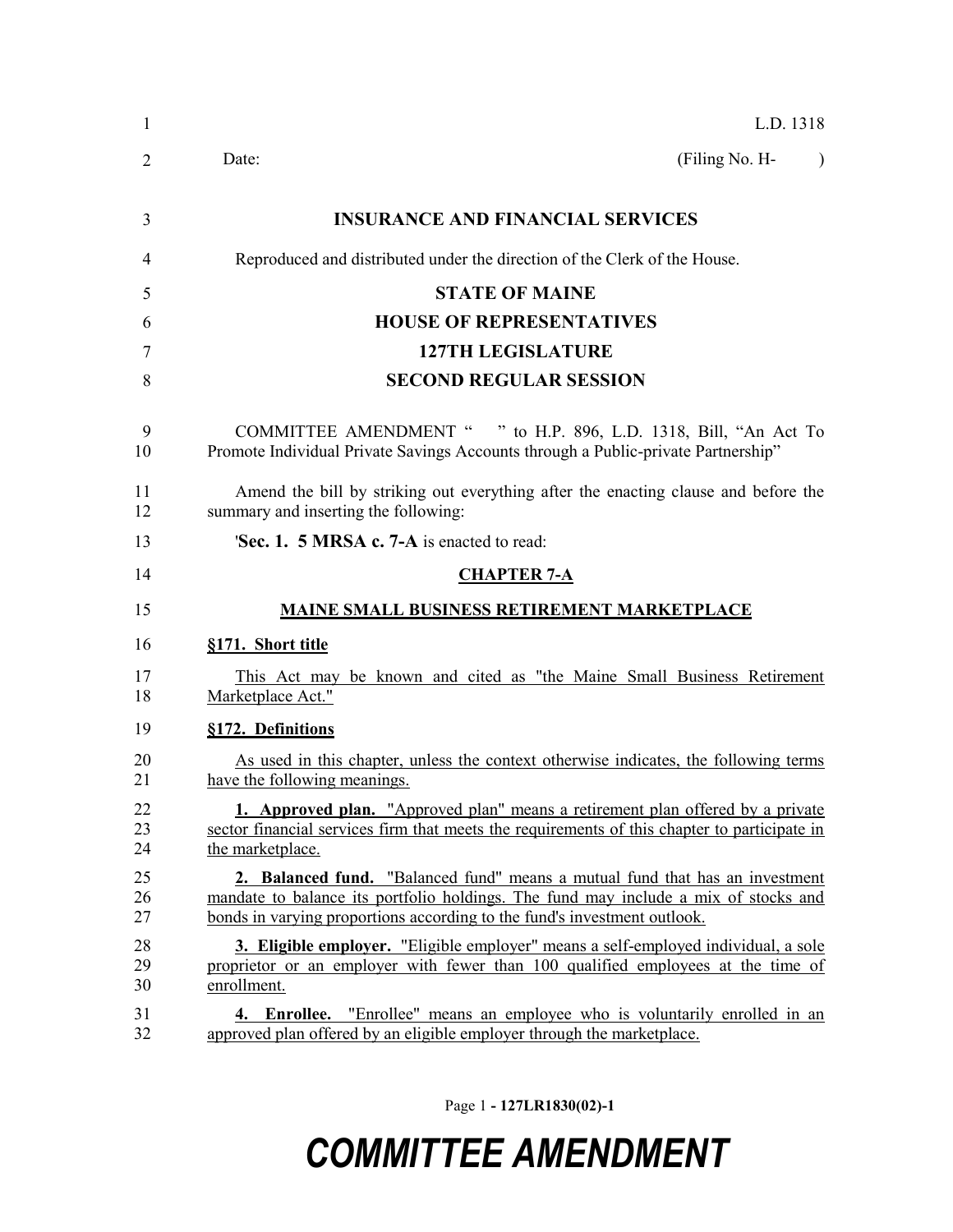| 1              | <b>5. Internal Revenue Code.</b> "Internal Revenue Code" means the Internal Revenue          |
|----------------|----------------------------------------------------------------------------------------------|
| $\overline{2}$ | Code of 1986, or any successor law, in effect for the calendar year.                         |
| 3              | <b>6. Marketplace.</b> "Marketplace" means the Maine Small Business Retirement               |
| $\overline{4}$ | Marketplace established under section 173.                                                   |
| 5              | 7. myRA. "myRA" means the myRA retirement program administered by the                        |
| 6              | United States Department of the Treasury. "myRA" is a Roth individual retirement             |
| 7              | account under Section 408A of the Internal Revenue Code.                                     |
| 8              | <b>8. Participating employer.</b> "Participating employer" means an eligible employer        |
| 9              | with employees enrolled in an approved plan offered through the marketplace who              |
| 10             | chooses to participate in the marketplace and offers approved plans to employees for         |
| 11             | voluntary enrollment.                                                                        |
| 12             | 9. Payroll deduction retirement savings arrangement. "Payroll deduction                      |
| 13             | retirement savings arrangement" means an arrangement by which a participating                |
| 14             | employer allows enrollees to remit payroll deduction contributions to an approved plan.      |
| 15             | 10. Private sector financial services firm. "Private sector financial services firm"         |
| 16             | or "financial services firm" means a person or entity that:                                  |
| 17             | A. Is licensed, chartered or holds a certificate of authority by the appropriate             |
| 18             | regulatory agency within the Department of Professional and Financial Regulation or          |
| 19             | by an appropriate federal regulatory agency; and                                             |
| 20             | B. Meets all federal laws and regulations to offer retirement plans.                         |
| 21             | 11. Qualified employee. "Qualified employee" means an employee who is defined                |
| 22             | by the federal Internal Revenue Service as eligible to participate in a qualified plan       |
| 23             | pursuant to the Internal Revenue Code.                                                       |
| 24             | 12. Target date fund or other similar fund. "Target date fund or other similar               |
| 25             | fund" means a hybrid mutual fund that automatically resets the asset mix of stocks, bonds    |
| 26             | and cash equivalents in its portfolio according to a selected time frame that is appropriate |
| 27             | for a particular investor so as to address a projected retirement date.                      |
| 28             | 13. Treasurer. "Treasurer" means the Treasurer of State.                                     |
| 29             | §173. Maine Small Business Retirement Marketplace established                                |
| $30\,$         | The Maine Small Business Retirement Marketplace is established to connect eligible           |
| 31             | employers and their employees with approved retirement plans for the purpose of              |
| 32             | promoting greater retirement savings for private-sector employees in a convenient, low-      |
| 33             | cost and portable manner. The marketplace must offer approved plans beginning January        |
| 34             | 1, 2019 in accordance with the requirements of this chapter.                                 |
| 35             | 1. Plan for operation. The treasurer shall design a plan for the operation of the            |
| 36             | marketplace. The treasurer shall consult with relevant state, quasi-government, public,      |
| 37             | private and nonprofit agencies and organizations in designing and managing the               |
| 38             | marketplace.                                                                                 |
| 39             | <b>2. Contracted services.</b> As necessary for the implementation and oversight of the      |
| 40             | marketplace, the treasurer shall contract with a 3rd-party consultant to do the following:   |

Page 2 **- 127LR1830(02)-1**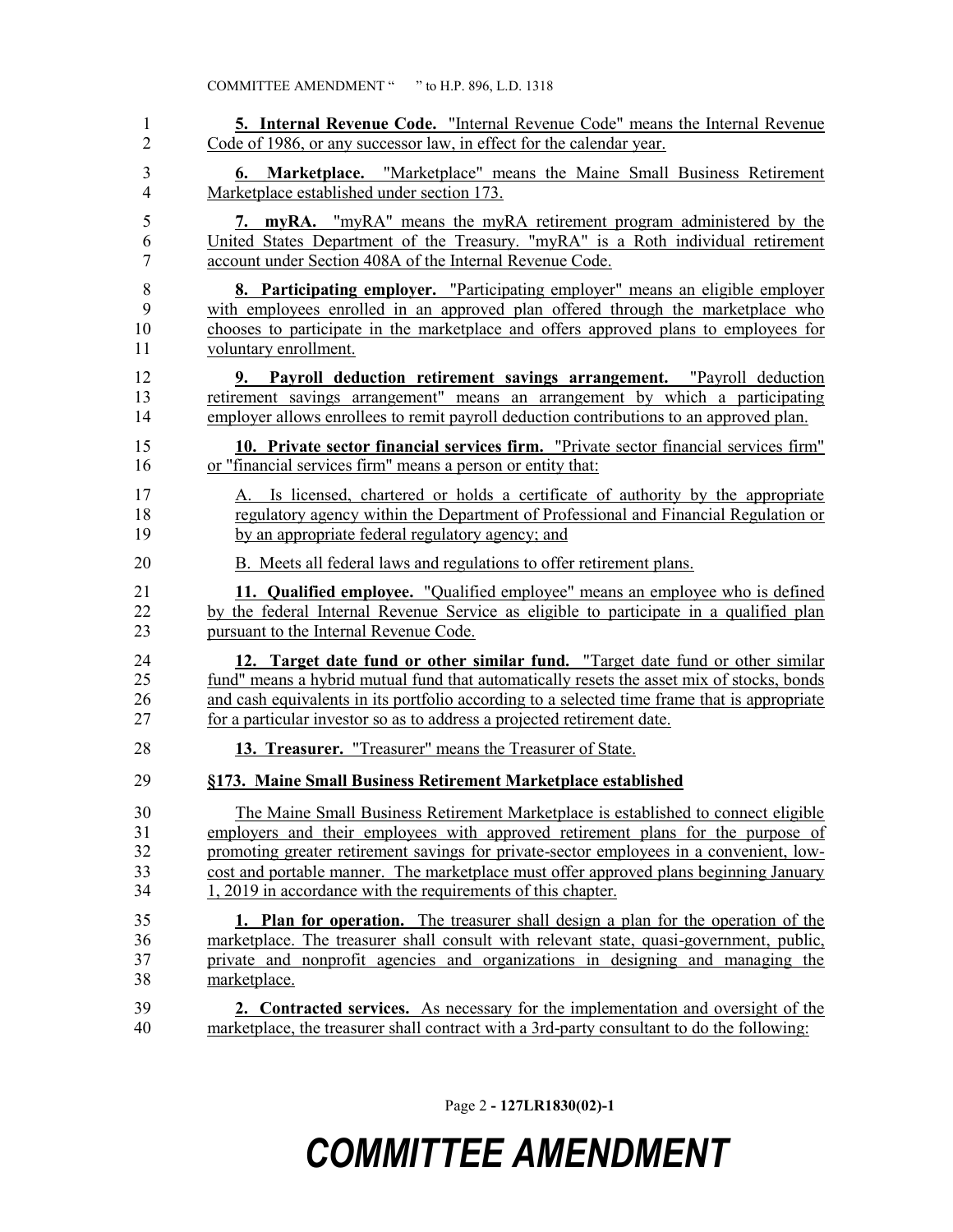| 1              | A. Establish a protocol for reviewing and approving the qualifications of all                                    |
|----------------|------------------------------------------------------------------------------------------------------------------|
| $\overline{2}$ | private-sector financial services firms that meet the qualifications to participate in the                       |
| 3              | marketplace. The protocol must include objective criteria and may not provide for                                |
| $\overline{4}$ | any unfair advantage to the 3rd-party consultant that establishes the protocol;                                  |
| 5              | B. Design and operate a publicly accessible website that includes information about                              |
| 6              | how eligible employers can voluntarily participate in the marketplace;                                           |
| 7              | Develop marketing materials about the marketplace that can be distributed                                        |
| 8              | electronically, posted on publicly accessible websites of any state agency that                                  |
| 9              | interacts with eligible employers or inserted into mail distributed by relevant firms or                         |
| 10             | state agencies;                                                                                                  |
| 11             | D. Ensure that financial services firms that participate in the marketplace allow a                              |
| 12             | licensed professional who assists an eligible employer or an employee to enroll in a                             |
| 13             | plan offered through the marketplace to receive routine, market-based commissions                                |
| 14             | or other compensation for services;                                                                              |
| 15             | E. Identify and promote existing federal and state tax credits and benefits for                                  |
| 16             | employers and employees that encourage retirement savings or participation in                                    |
| 17             | retirement plans; and                                                                                            |
| 18<br>19       | Promote the benefits of retirement savings and distribute information that<br>F.<br>promotes financial literacy. |
| 20             | 3. Participation of financial services firms. The treasurer shall encourage the                                  |
| 21             | participation of private sector financial services firms in the marketplace and approve for                      |
| 22             | participation in the marketplace all private sector financial services firms that meet the                       |
| 23             | requirements of this subsection and other requirements of this chapter.                                          |
| 24             | A. The treasurer shall confirm that the private sector financial services firm and any                           |
| 25             | retirement plan offered by that financial services firm in the marketplace meets the                             |
| 26             | requirements of this chapter and any relevant federal laws and regulations.                                      |
| 27             | B. In order for the marketplace to operate, there must be at least 2 financial services                          |
| 28             | firms offering approved plans. This paragraph may not be construed to limit the                                  |
| 29             | number of private sector financial services firms with approved plans from                                       |
| 30             | participating in the market place.                                                                               |
| 31             | C. A financial services firm participating in the marketplace shall offer a minimum                              |
| 32             | of 2 investment options for an approved plan:                                                                    |
| 33             | (1) A target date fund or other similar fund, with asset allocations and maturities                              |
| 34             | designed to coincide with an enrollee's expected date of retirement; and                                         |
| 35             | (2) A balanced fund.                                                                                             |
| 36             | D. A financial services firm participating in the marketplace may not charge the                                 |
| 37             | participating employer an administrative fee and may not charge enrollees more than                              |
| 38             | 100 basis points in total annual administrative fees. A financial services firm shall                            |
| 39             | provide information about the historical investment performance of the financial                                 |
| 40             | services firm's product.                                                                                         |

Page 3 **- 127LR1830(02)-1**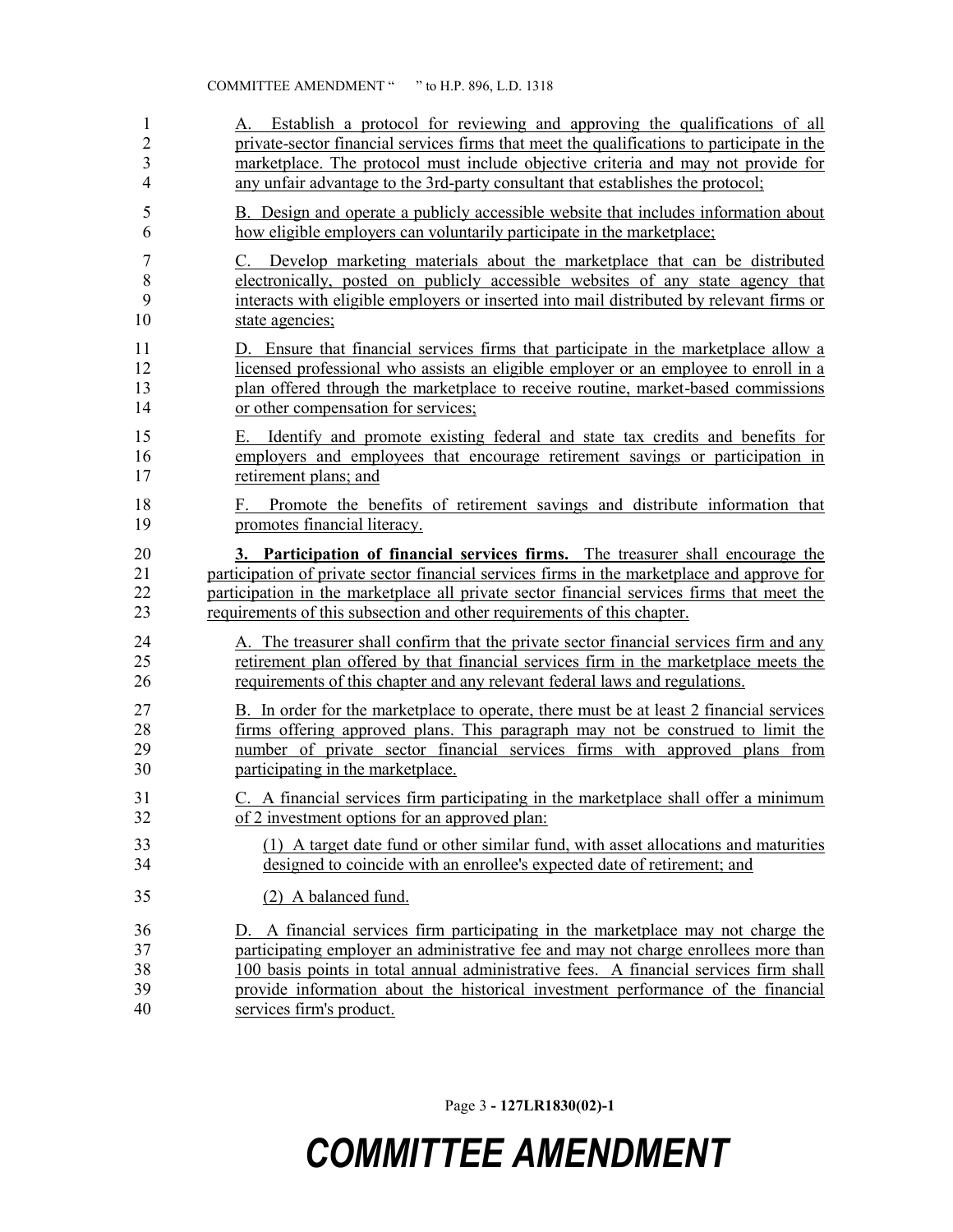| $\mathbf{1}$                           | 4. Minimum plan options in marketplace. The treasurer shall approve a variety of                                                                                                                                                                                                                                                                                                                                                                                                                                                                                                                                              |
|----------------------------------------|-------------------------------------------------------------------------------------------------------------------------------------------------------------------------------------------------------------------------------------------------------------------------------------------------------------------------------------------------------------------------------------------------------------------------------------------------------------------------------------------------------------------------------------------------------------------------------------------------------------------------------|
| $\overline{c}$                         | retirement plans to meet the needs of investors with various levels of risk tolerance and                                                                                                                                                                                                                                                                                                                                                                                                                                                                                                                                     |
| 3                                      | various ages in accordance with this subsection.                                                                                                                                                                                                                                                                                                                                                                                                                                                                                                                                                                              |
| 4                                      | A. At a minimum, the following types of retirement plans must be available to                                                                                                                                                                                                                                                                                                                                                                                                                                                                                                                                                 |
| 5                                      | employers on a voluntary basis from the marketplace:                                                                                                                                                                                                                                                                                                                                                                                                                                                                                                                                                                          |
| 6                                      | (1) A retirement plan that provides for employer contributions to participating                                                                                                                                                                                                                                                                                                                                                                                                                                                                                                                                               |
| 7                                      | enrollee accounts;                                                                                                                                                                                                                                                                                                                                                                                                                                                                                                                                                                                                            |
| $\,$ 8 $\,$                            | (2) A payroll deduction individual retirement savings arrangement open to all                                                                                                                                                                                                                                                                                                                                                                                                                                                                                                                                                 |
| 9                                      | employees, to which the employer does not contribute;                                                                                                                                                                                                                                                                                                                                                                                                                                                                                                                                                                         |
| 10                                     | $(3)$ A myRA plan; and                                                                                                                                                                                                                                                                                                                                                                                                                                                                                                                                                                                                        |
| 11                                     | (4) A life insurance plan that is designed for retirement purposes.                                                                                                                                                                                                                                                                                                                                                                                                                                                                                                                                                           |
| 12                                     | B. In order to be approved, a retirement plan must meet federal law and Internal                                                                                                                                                                                                                                                                                                                                                                                                                                                                                                                                              |
| 13                                     | Revenue Service regulations for qualified retirement plans. The treasurer may remove                                                                                                                                                                                                                                                                                                                                                                                                                                                                                                                                          |
| 14                                     | an approved plan that no longer meets the requirements of this chapter. At least                                                                                                                                                                                                                                                                                                                                                                                                                                                                                                                                              |
| 15                                     | annually, the treasurer shall review plans offered through the marketplace to confirm                                                                                                                                                                                                                                                                                                                                                                                                                                                                                                                                         |
| 16                                     | that the plans comply with the requirements of this chapter, except for those                                                                                                                                                                                                                                                                                                                                                                                                                                                                                                                                                 |
| 17                                     | requirements that pertain to federal laws and regulations.                                                                                                                                                                                                                                                                                                                                                                                                                                                                                                                                                                    |
| 18<br>19<br>20<br>21<br>22<br>23<br>24 | <b>Rollover contributions.</b> An approved plan must include the option for an<br>5.<br>enrollee to roll any contributions made on a pretax basis into a different individual<br>retirement account or another eligible retirement plan after ceasing participation in a plan<br>approved by the marketplace. The treasurer through rulemaking shall address how<br>rollover contributions are handled for eligible employers that have employees in other<br>states and whether out-of-state employees with existing individual retirement accounts<br>may roll them into any approved plan offered through the marketplace. |
| 25<br>26<br>27<br>28<br>29             | Voluntary participation; automatic enrollment. Participation in the<br>6.<br>marketplace is voluntary for both eligible employers and qualified employees.<br>An<br>employer that chooses to participate in the marketplace may select an approved payroll<br>deduction retirement savings arrangement that provides for automatic enrollment of<br>qualified employees if employees have the right to opt out.                                                                                                                                                                                                               |
| 30                                     | 7. Not an entitlement. A person is not guaranteed enrollment in any approved plan                                                                                                                                                                                                                                                                                                                                                                                                                                                                                                                                             |
| 31                                     | offered through the marketplace.                                                                                                                                                                                                                                                                                                                                                                                                                                                                                                                                                                                              |
| 32                                     | 8. Funds. In addition to any appropriated funds, the treasurer may use private                                                                                                                                                                                                                                                                                                                                                                                                                                                                                                                                                |
| 33                                     | funding sources, including private foundation grants, to pay for marketplace expenses. On                                                                                                                                                                                                                                                                                                                                                                                                                                                                                                                                     |
| 34                                     | behalf of the marketplace, the treasurer may seek federal and private grants and may                                                                                                                                                                                                                                                                                                                                                                                                                                                                                                                                          |
| 35                                     | accept any funds awarded to the treasurer for use in the marketplace. If funds are                                                                                                                                                                                                                                                                                                                                                                                                                                                                                                                                            |
| 36                                     | available, the treasurer may provide an incentive payment to participating employers that                                                                                                                                                                                                                                                                                                                                                                                                                                                                                                                                     |
| 37                                     | enroll in the marketplace.                                                                                                                                                                                                                                                                                                                                                                                                                                                                                                                                                                                                    |
| 38                                     | <b>9.</b> No liability to State. The treasurer may not expose the State as an employer or                                                                                                                                                                                                                                                                                                                                                                                                                                                                                                                                     |
| 39                                     | through administration of the marketplace to any potential liability under the federal                                                                                                                                                                                                                                                                                                                                                                                                                                                                                                                                        |
| 40                                     | Employee Retirement Income Security Act of 1974. The treasurer may not offer and                                                                                                                                                                                                                                                                                                                                                                                                                                                                                                                                              |
| 41                                     | operate a state-based retirement plan for an employer or individual who is not employed                                                                                                                                                                                                                                                                                                                                                                                                                                                                                                                                       |
| 42                                     | by the State.                                                                                                                                                                                                                                                                                                                                                                                                                                                                                                                                                                                                                 |

Page 4 **- 127LR1830(02)-1**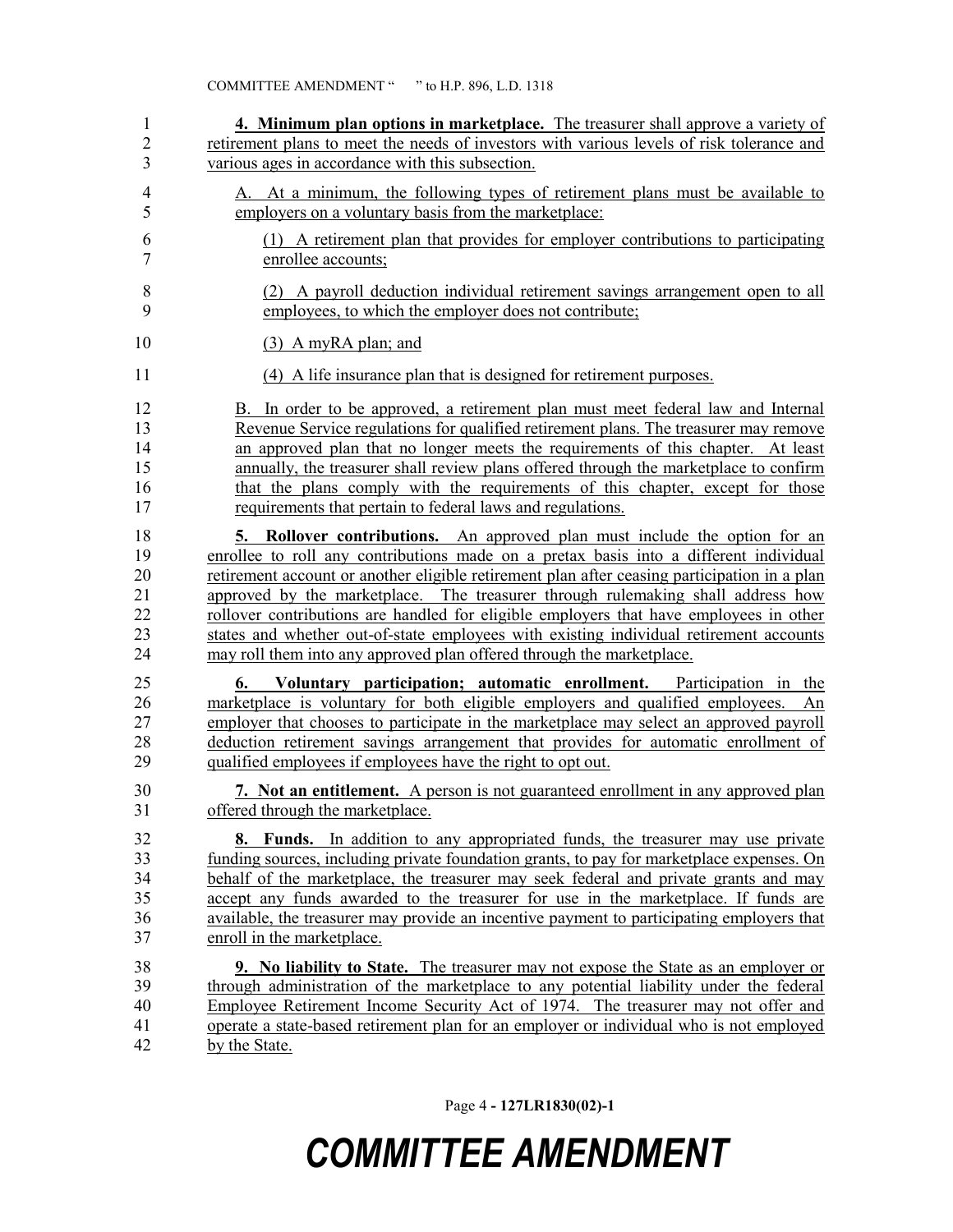**10. Biennial report.** Beginning January 1, 2021 and every 2 years thereafter, the treasurer shall report on the effectiveness and efficiency of the marketplace, including the levels of enrollment and the retirement savings levels of participating enrollees that are obtained in aggregate on a voluntary basis from private sector financial services firms 5 that participate in the marketplace. The treasurer shall submit the written report to the joint standing committee of the Legislature having jurisdiction over insurance and financial services matters.

 **11. Rules.** The treasurer shall adopt rules to implement this chapter to allow the marketplace to begin offering approved plans to eligible employers beginning January 1, 2019. Rules adopted pursuant to this subsection are routine technical rules as defined in chapter 375, subchapter 2-A. Prior to adopting rules, the treasurer shall consult with organizations representing eligible employers, qualified employees, private and nonprofit sector retirement plan administrators and providers, organizations representing private sector financial services firms, private and nonprofit organizations engaged in promoting financial literacy and engaged in assisting small businesses and any other individuals or entities to assist in developing an effective and efficient method for operating the marketplace.

 **Sec. 2. Appropriations and allocations.** The following appropriations and allocations are made.

#### **TREASURER OF STATE, OFFICE OF**

#### **Administration - Treasury 0022**

 Initiative: Provides funding for one Public Service Coordinator I position, consulting fees, web development costs and associated administration fees to design, implement and oversee the Maine Small Business Retirement Marketplace.

| 25  | <b>GENERAL FUND</b>           | 2015-16 | 2016-17   |
|-----|-------------------------------|---------|-----------|
| 26  | POSITIONS - LEGISLATIVE COUNT | 0.000   | 1.000     |
| 27  | <b>Personal Services</b>      | \$0     | \$85,300  |
| 28  | All Other                     | \$0     | \$98,600  |
| 29  |                               |         |           |
| 30  | <b>GENERAL FUND TOTAL</b>     | \$0     | \$183,900 |
| - - |                               |         |           |

'

#### **SUMMARY**

 This amendment is the minority report of the committee and replaces the bill. As in the bill, the amendment establishes the Maine Small Business Retirement Marketplace. The amendment provides employers of fewer than 100 employees an opportunity to offer retirement plans that are approved by the marketplace to their employees on a voluntary basis. The amendment also allows sole proprietors and self-employed individuals to voluntarily participate in the marketplace. The amendment requires that the marketplace provide at least 2 types of retirement plans to eligible employers, an individual retirement account plan that allows an employer to make contributions to participating employees' accounts and a payroll deposit retirement savings arrangement in which an employer does not contribute to an employee's account, and a minimum of 2 plans available to individual

Page 5 **- 127LR1830(02)-1**